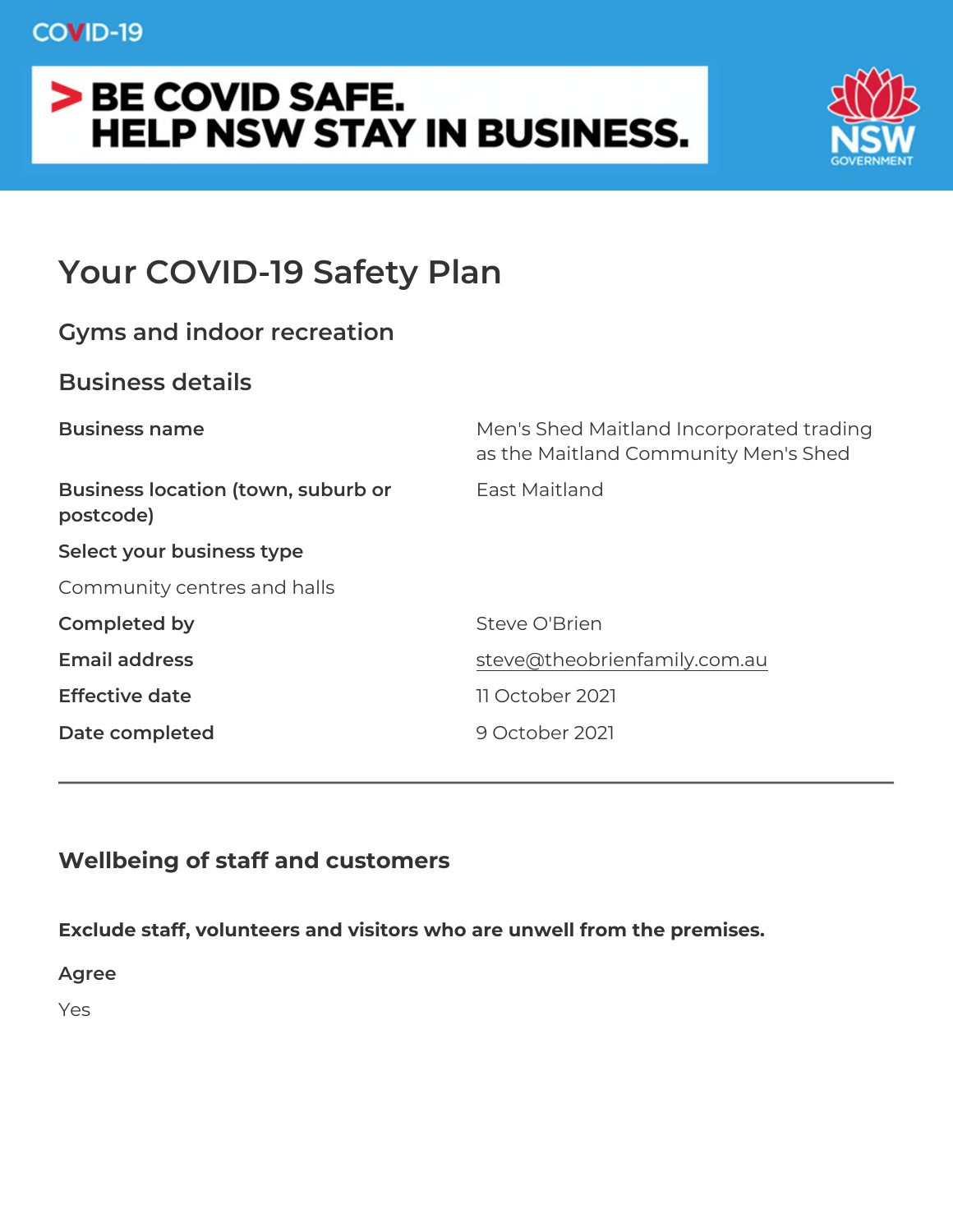Tell us how you will do this

Screen members and visitors upon arrival. All members and visitors arrival. Carry out temperature checks.

Provide staff with information and training on COVID-19, including vaccination, when to get tested, physical distancing, wearing mask Agree

Yes

Tell us how you will do this Hold information sessions

Display conditions of entry including requirements to stay away if vaccination and record keeping. Agree

Yes

Tell us how you will do this

Fix notices to the main entry door as well as where sign in occurs

Take reasonable steps to ensure all people aged 16 and over on th fully vaccinated or have a medical exemption (including staff, volu and contractors). For example, ensure posters outlining vaccinatio are clearly visible, train staff on ways to check proof of COVID-19 remind customers of vaccination requirements in marketing materia businesses is availabt pesa t: www.nsw.gov.au/covid-19/businesses-and[employment/covid-safe-business/vaccination-complian](https://www.nsw.gov.au/covid-19/businesses-and-employment/covid-safe-business/vaccination-compliance-for-businesses)ce-for-busine

Note: Staff outside of Greater Sydney who have received one dose vaccine are permitted to work until 1 November 2021 when they need vaccinated.

Agree

Yes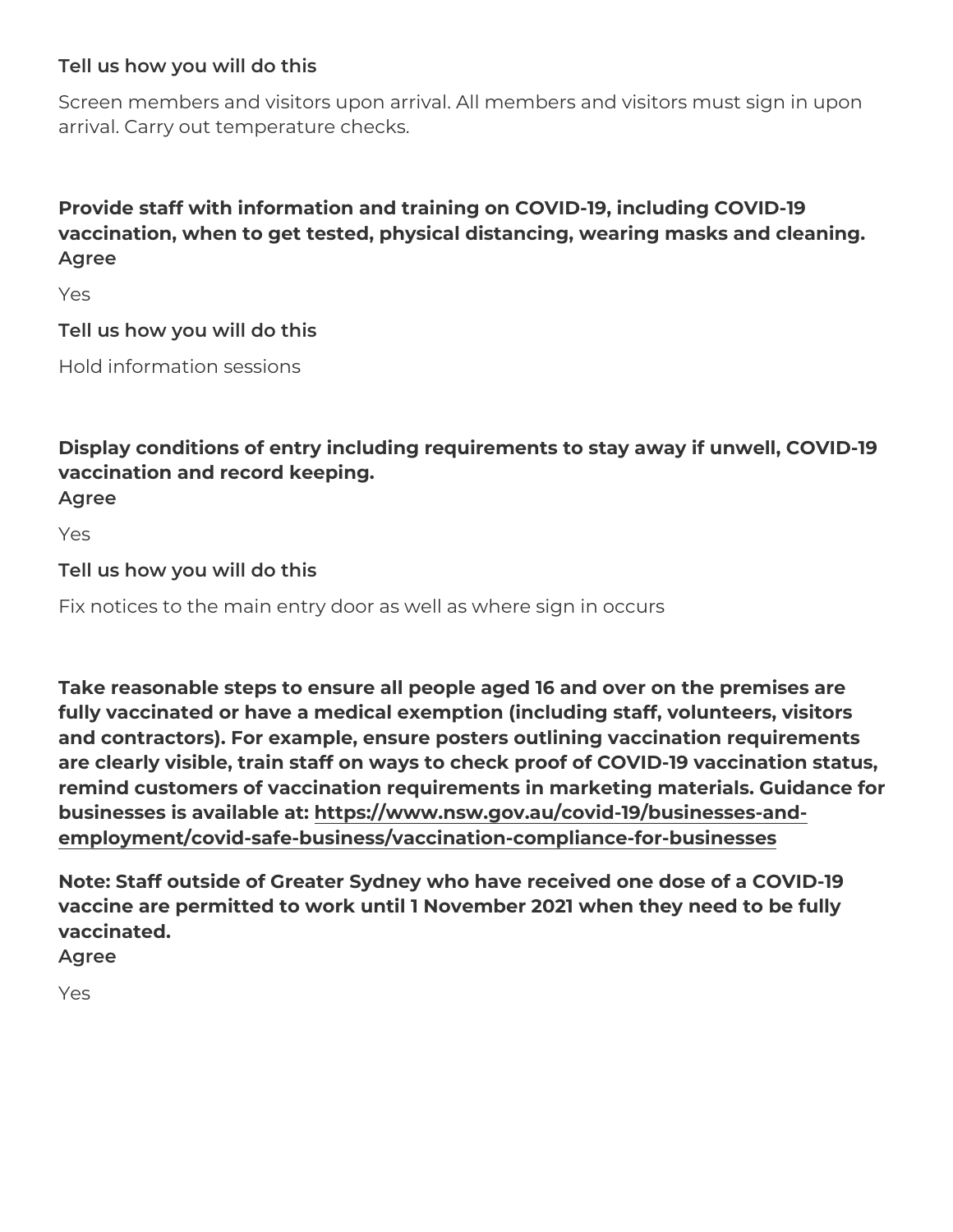#### **Tell us how you will do this**

We have include this in our "Conditions of Entry" to our Shed. All entering must agree to them or entry will be refused.

# **Physical distancing**

**Capacity must not exceed one person per 4 square metres of space in indoor areas of the premises and one person per 2 square metres of space in outdoor areas of the premises.**

**Note: Gym and dance classes must not exceed 20 persons.**

**Note: Indoor swimming pools can only open for swimming lessons, squad training, lap swimming, and rehab activities.**

#### **Agree**

Yes

#### **Tell us how you will do this**

Signs will be erected/placed on entry to areas stating capacity allowed within that area

#### **Ensure 1.5m physical distancing where possible, including:**

- **at points of mixing or queuing**
- **between seated groups**
- **between staff.**

#### **Agree**

Yes

#### **Tell us how you will do this**

Distance marks will be placed on the ground. Only the correct amount of seating will be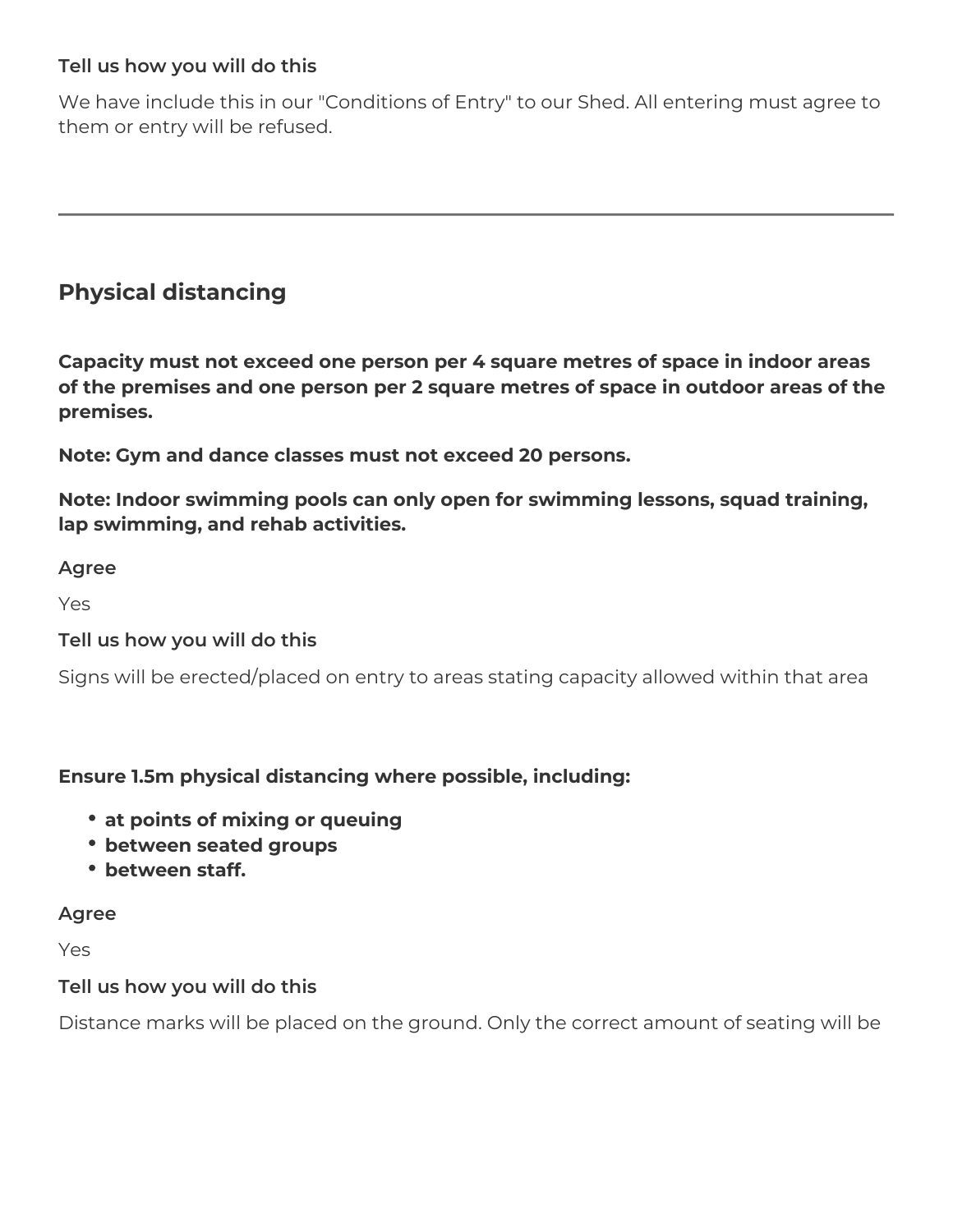# **Avoid congestion of people in any specific areas within the venue where possible, such as change rooms and other communal facilities.**

# **Agree**

Yes

# **Tell us how you will do this**

We do not have change rooms. Signs will be erected of the amount of people allowed in all areas. Numbers will be monitored at all times.

# **Have strategies in place to manage gatherings that may occur immediately outside the premises.**

**Agree**

Yes

# **Tell us how you will do this**

There is ample room for parking around our premises. We will monitor any congestion outside.

# **Singing by audiences is not allowed in indoor areas.**

# **Dancing is not allowed in indoor areas except for dance classes, where no more than 20 people are permitted to dance.**

# **Patrons can only consume alcohol when seated in indoor areas.**

**Agree**

Yes

# **Tell us how you will do this**

These activities are not carried out at our premises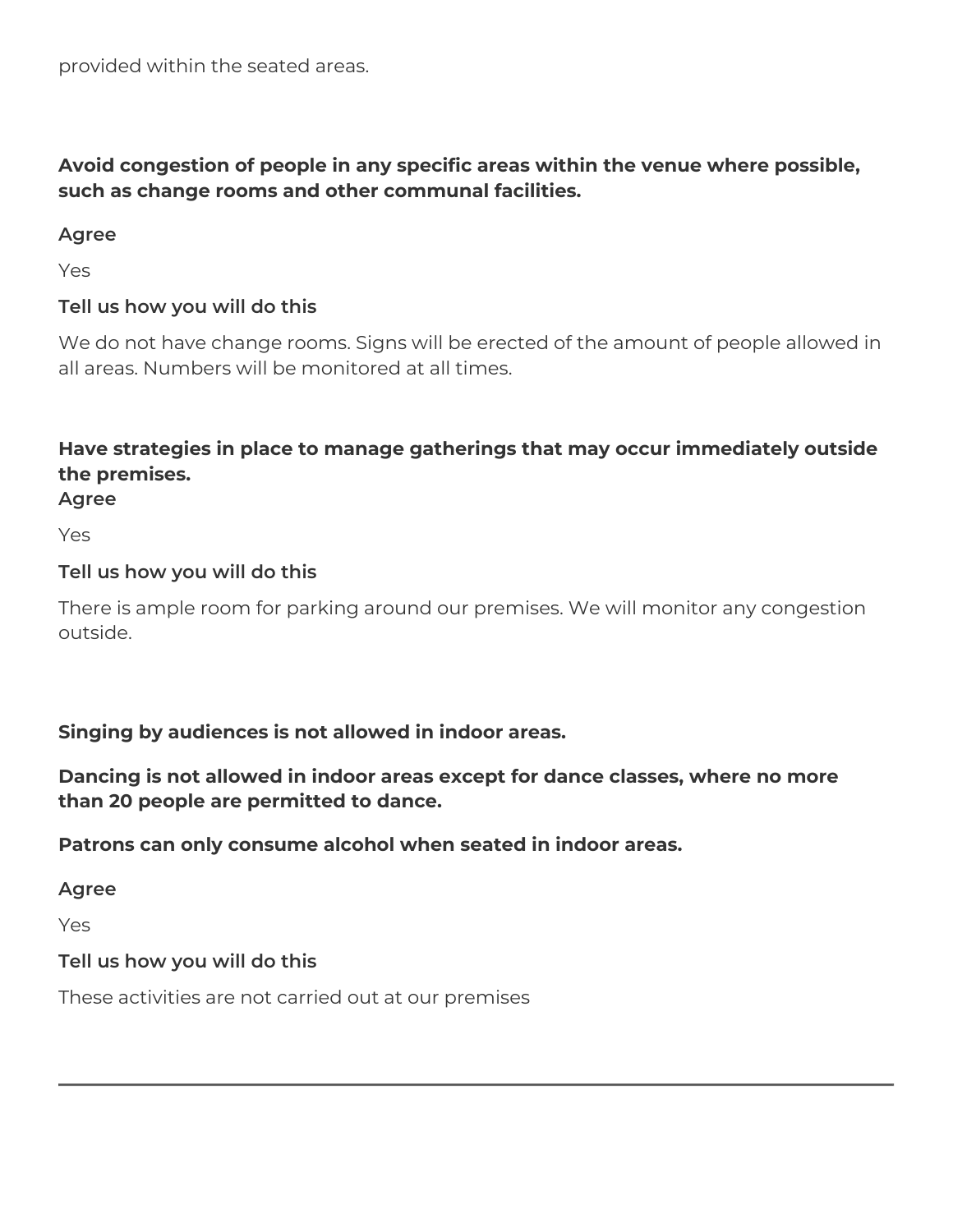Ventilation

Review the 'COVID-19 guidance on ventilation available at [https://www.nsw.gov.au/covid-19/getting-back-to-wo](https://www.nsw.gov.au/covid-19/getting-back-to-work-a-covid-safe-way/ventilation-guidance)rk-a-covid-safe [way/ventilation-gui](https://www.nsw.gov.au/covid-19/getting-back-to-work-a-covid-safe-way/ventilation-guidance)dannde consider which measures are relevant to your premises before completing this COVID-19 Safety Plan. Agree

Yes

Tell us how you will do this

All doors leading outside will be open at all times where possible allowing property ventilation throughout our shed.

Use outdoor settings wherever possible.

Agree

Yes

Tell us how you will do this

Members and visitors will be encouraged to eat and drink in our out possible.

In indoor areas, increase natural ventilation by opening windows a possible.

Agree

Yes

Tell us how you will do this

The meal rooms should have doors and windows open where possib ventilation.

In indoor areas, increase mechanical ventilation where possible by conditioning or other system settings (such as by maximising the in air and reducing or avoiding recirculation of air).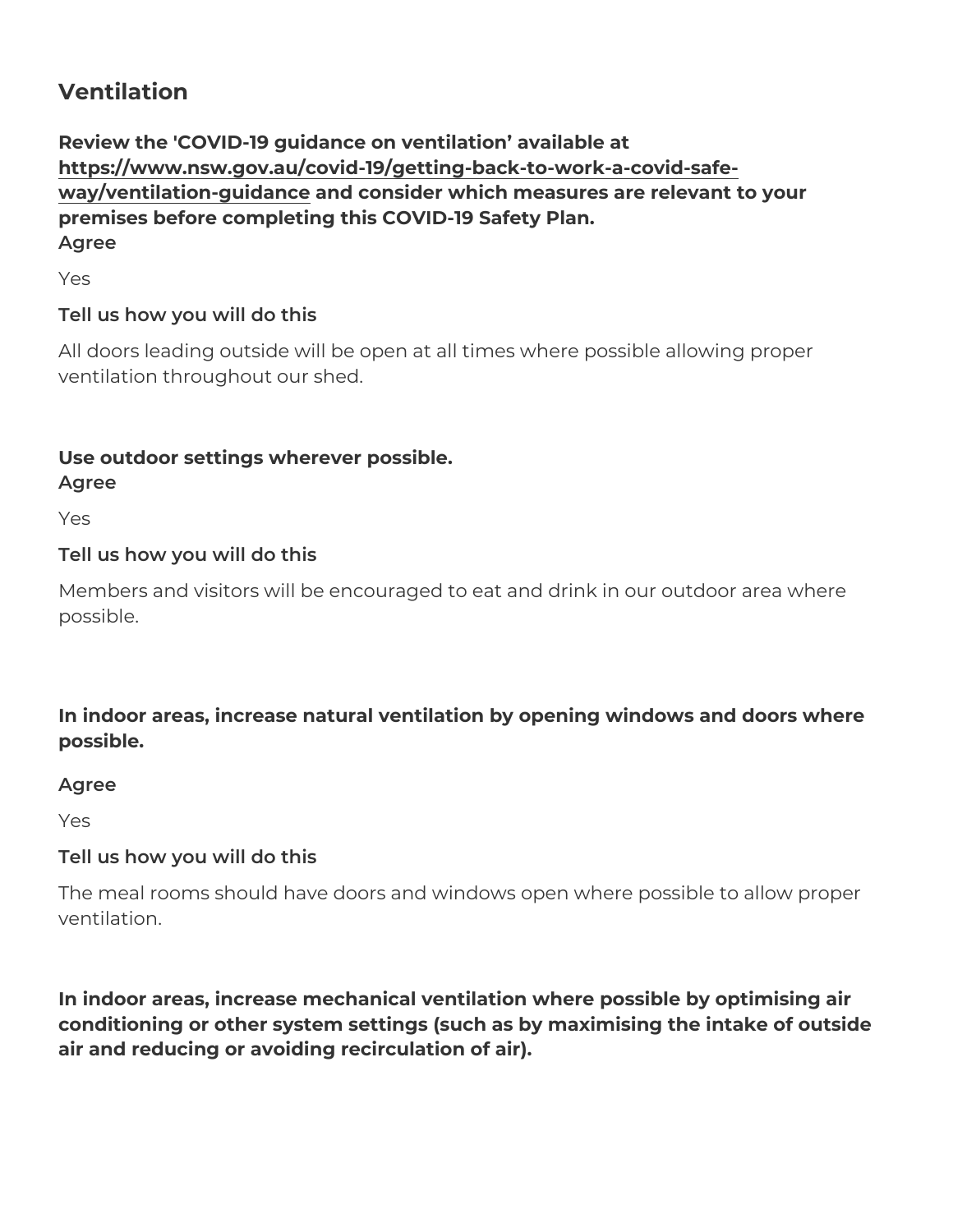# **Agree**

Yes

# **Tell us how you will do this**

When air-conditioning is being used they should be switched to exhaust air outside, not recirculating air from inside the building.

**Ensure mechanical ventilation systems are regularly maintained to optimise performance (for example through regular filter cleaning or filter changes). Agree**

Yes

**Tell us how you will do this**

Get accredited air-conditioning service people to service the units on a regular basis.

**Consider consulting relevant experts such as building owners or facility managers, ventilation engineers and industrial or occupational hygienists to optimise indoor ventilation.**

#### **Agree**

Yes

#### **Tell us how you will do this**

Get in contact to our local air-conditioning to do a check of our units to make sure they are optimized to operate to the best of their ability.

# **Hygiene and cleaning**

**Face masks must be worn by staff and customers in indoor areas, unless exempt.** 

**Note: People engaging in physical exercise are exempt, unless they are participating in an indoor gym class or dance class**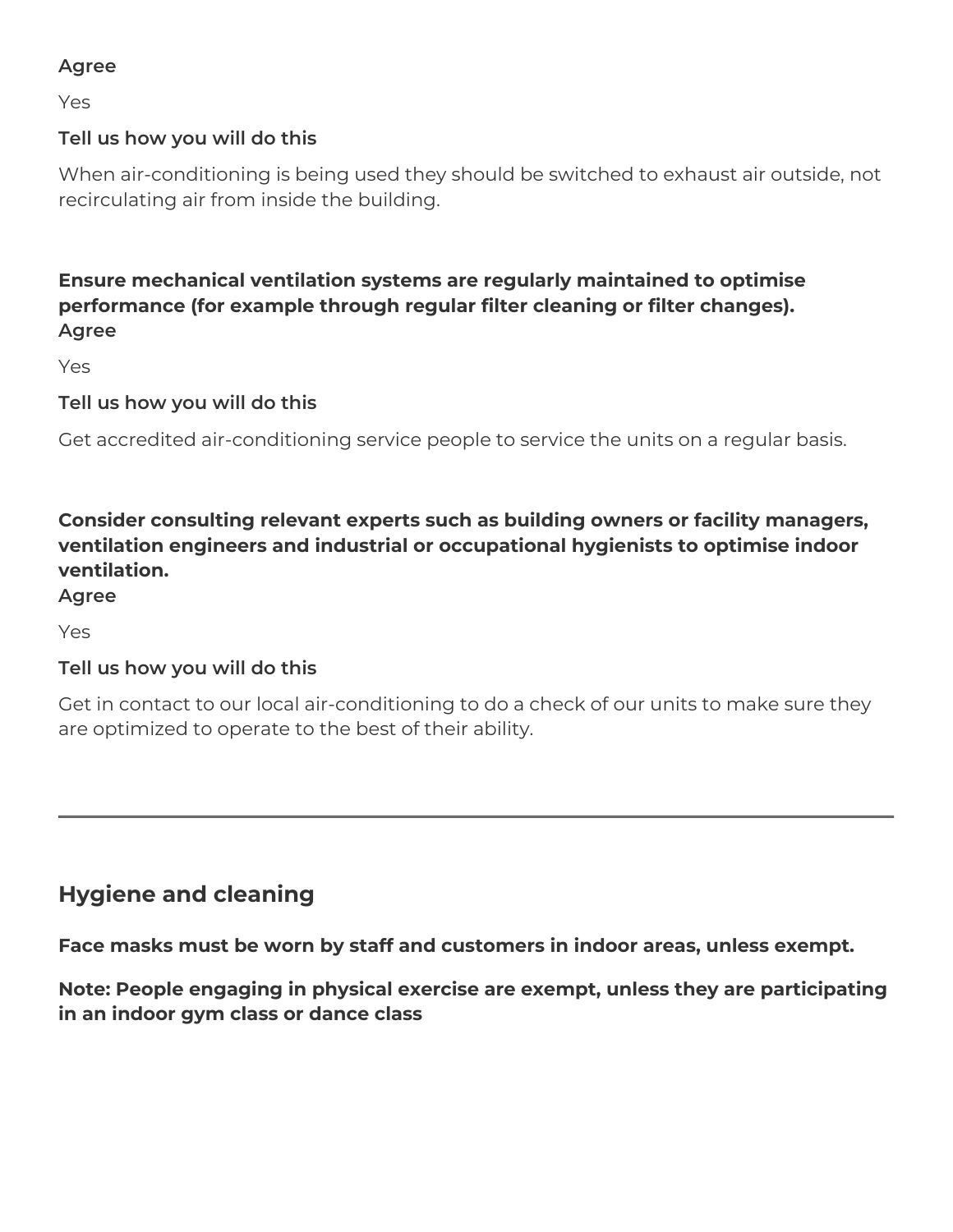# **Agree**

Yes

# **Tell us how you will do this**

It is a condition of entry to our premises that masks be worn at all times unless they have a medical exemption. This will be monitored.

# **Adopt good hand hygiene practices. Have hand sanitiser at key points around the venue.**

#### **Agree**

Yes

# **Tell us how you will do this**

Hand sanitizer will be placed in all areas of the shed. Especially at the sign in area for everyone to use before entry. Wash stations will have hand wash supplied also.

# **Ensure bathrooms are well stocked with hand soap and paper towels or hand dryers.**

#### **Agree**

Yes

# **Tell us how you will do this**

All bathrooms will be well stocked with hand wash as well as paper towels. All cloth towels will be removed from area. Supplies will be monitored by our members.

**Clean frequently used indoor hard surface areas (including children's play areas) at least daily with detergent/disinfectant. Clean frequently touched areas and surfaces several times per day. Reduce sharing of equipment where practical and ensure these are cleaned with detergent and disinfectant between use. Encourage visitors to wipe down equipment after they have finished using it**

**Agree**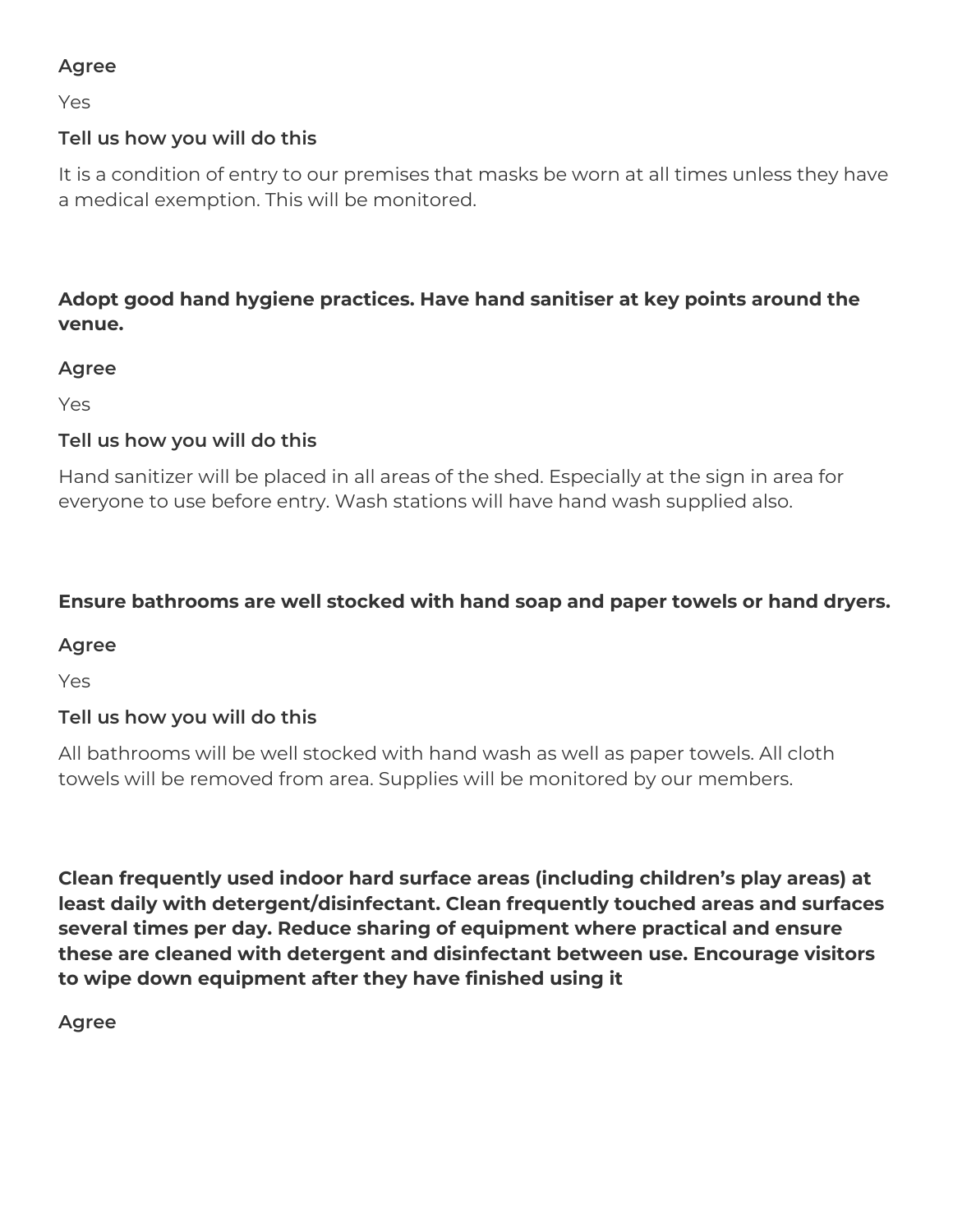# **Tell us how you will do this**

We have a procedure in place that anyone using any equipment must wipe down area before and after use. Disinfectant wipes and cloths will be made available. Meal room tables will be wiped down daily before use and frequently during the day.

# **Record keeping**

**Use the NSW Government QR code system to collect an electronic record of the name, contact number and entry time for all staff, volunteers, visitors and contractors.**

**Note: Community centres and halls are not required to collect electronic entry records but are strongly encouraged to do so.**

#### **Agree**

Yes

# **Tell us how you will do this**

It is a condition of entry to our premises that anyone entering our shed must first sign in via the QR Code system if possible, then they must sign in using our iPad.

**Processes must be in place to ensure that people provide the required contact information, such as by checking phones for the green tick to confirm they have checked in (keeping 1.5m physical distance between staff and patrons). QR codes should be clearly visible and accessible including at entrances to the premises.**

#### **Agree**

Yes

# **Tell us how you will do this**

QR Codes will be prominently displayed not only at the place of entry and sign in but in

Yes